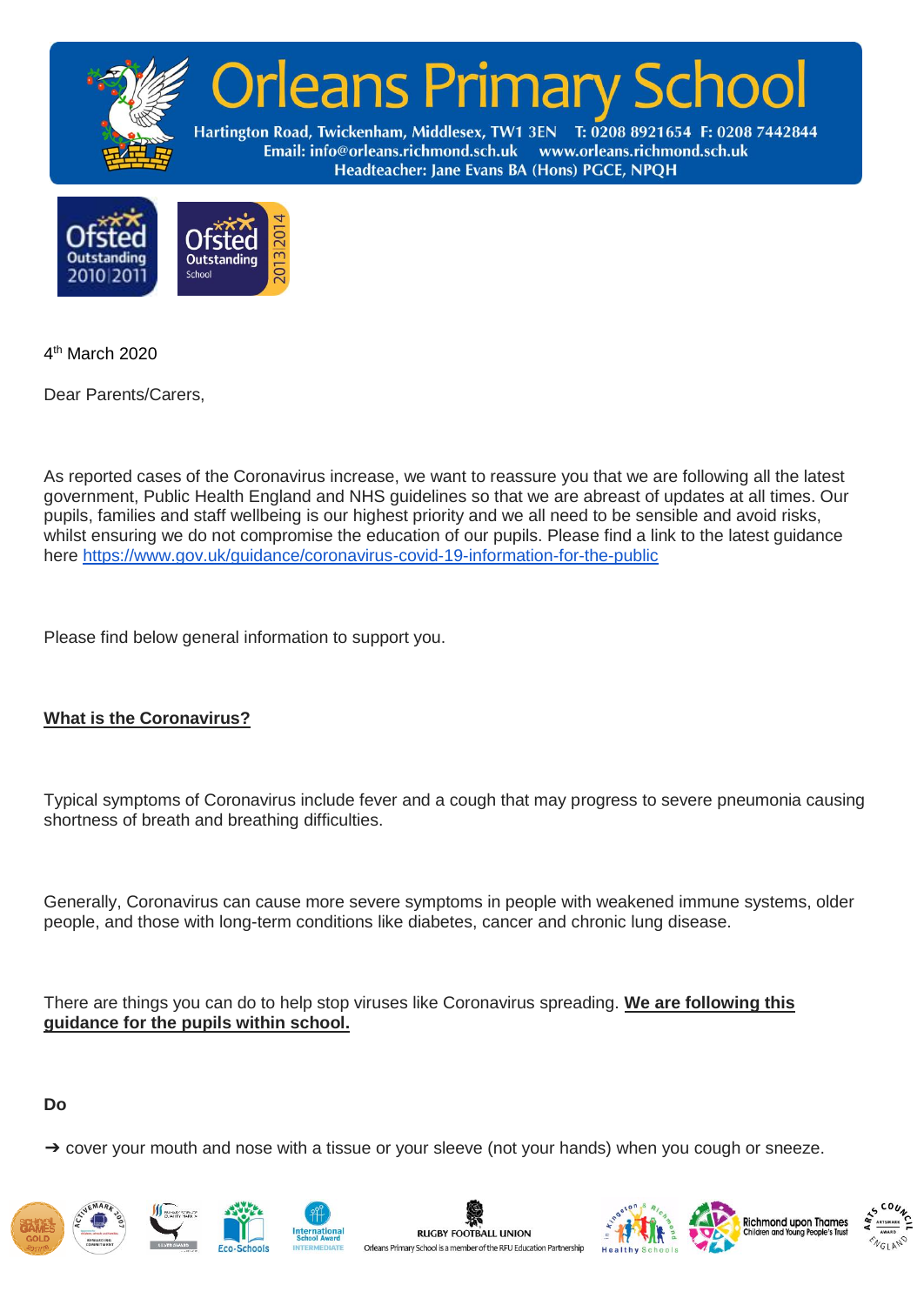→ put used tissues in the bin immediately See Catch it, Bin it, Kill it

→ wash your hands with soap and water often – use hand sanitiser gel if soap and water are not available. This is particularly important after taking public transport.

- $\rightarrow$  pupils, staff and visitors should wash their hands:
- before leaving home
- on arrival at school
- after using the toilet
- after breaks and sporting activities
- before food preparation
- before eating any food, including snacks
- before leaving school
- $\rightarrow$  try to avoid close contact with people who are unwell
- → clean and disinfect frequently touched objects and surfaces

#### **Don't**

X do not touch your eyes, nose or mouth if your hands are not clean

## **What to do if you or a member of your family suspect that you may have the Coronavirus**

If you are worried about your symptoms or those of your child, please call NHS 111.

Do not go directly to your GP or other healthcare environment.

Please also notify the school with all the relevant details so that we can take the appropriate action to ensure that all pupils and staff can stay safe and we minimise risks as much as possible.

Unless you are told otherwise, please continue as normal in sending your child to school.

#### **Government Guidelines**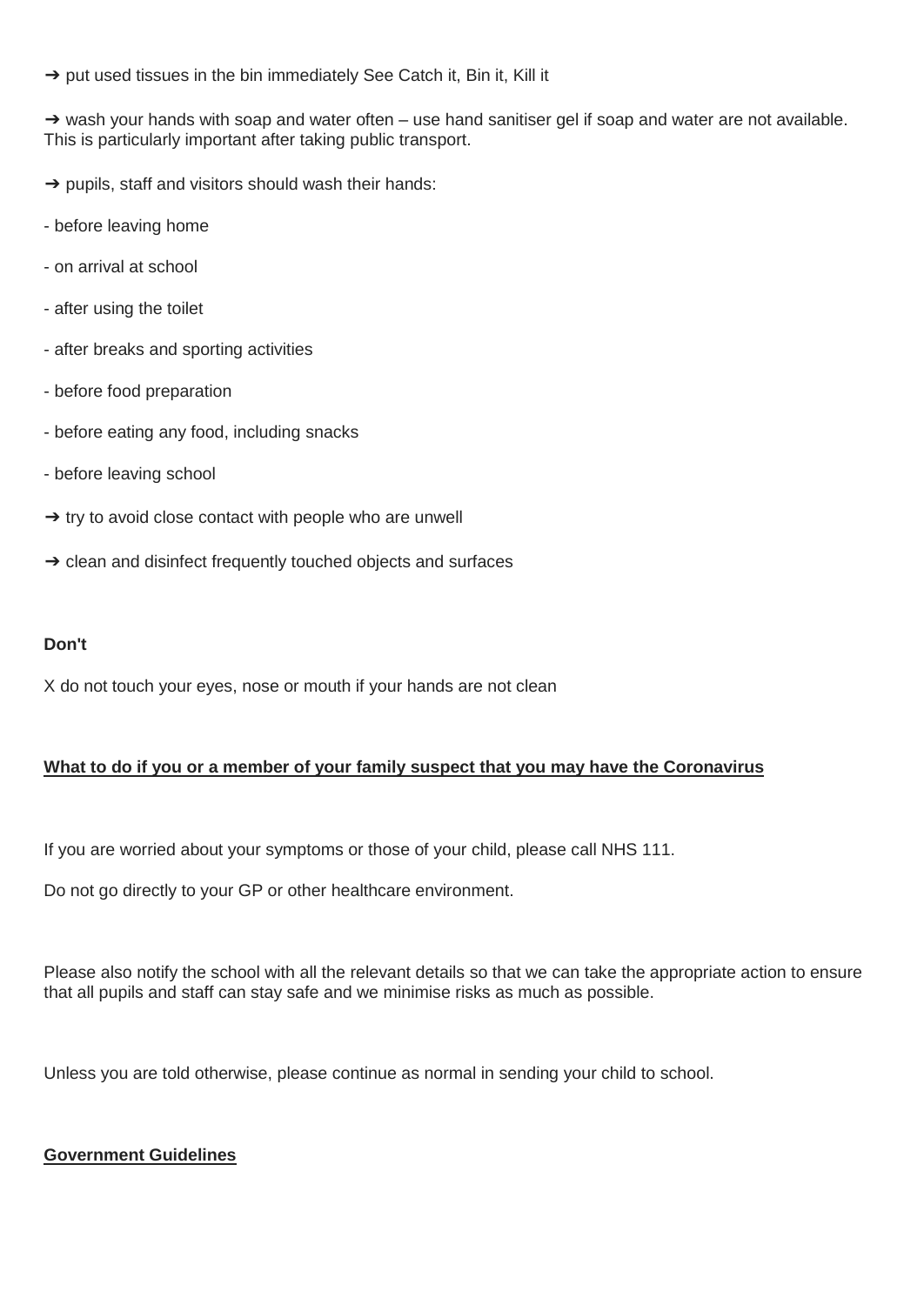There is currently a list of countries/areas (detailed below) where the Government is advising people to selfisolate and work from home for 14 days even if they DO NOT have the symptoms. These are only if you have returned from these specific areas since 19 February 2020. If you have visited any of these areas you should call the NHS on 111 to inform them of recent travel.

These countries currently are:

- Wuhan City and Hubei Province in China
- Iran
- Daegu or Cheongdo, Republic of Korea
- Any Italian town under containment measures

You do not need to undertake any special measures if you have visited the following countries in the last 14 days, however if you develop the symptoms you should self-isolate and call the NHS on 111.

- Cambodia
- China\* (except for areas of the country specifically referred to above)
- Hong Kong
- Italy: north\* (except for areas of the country specifically referred to above)
- Japan
- Laos
- Macau
- Malaysia
- Myanmar
- Republic of Korea\* (except for areas of the country specifically referred to above)
- Singapore
- Taiwan
- Thailand
- Vietnam